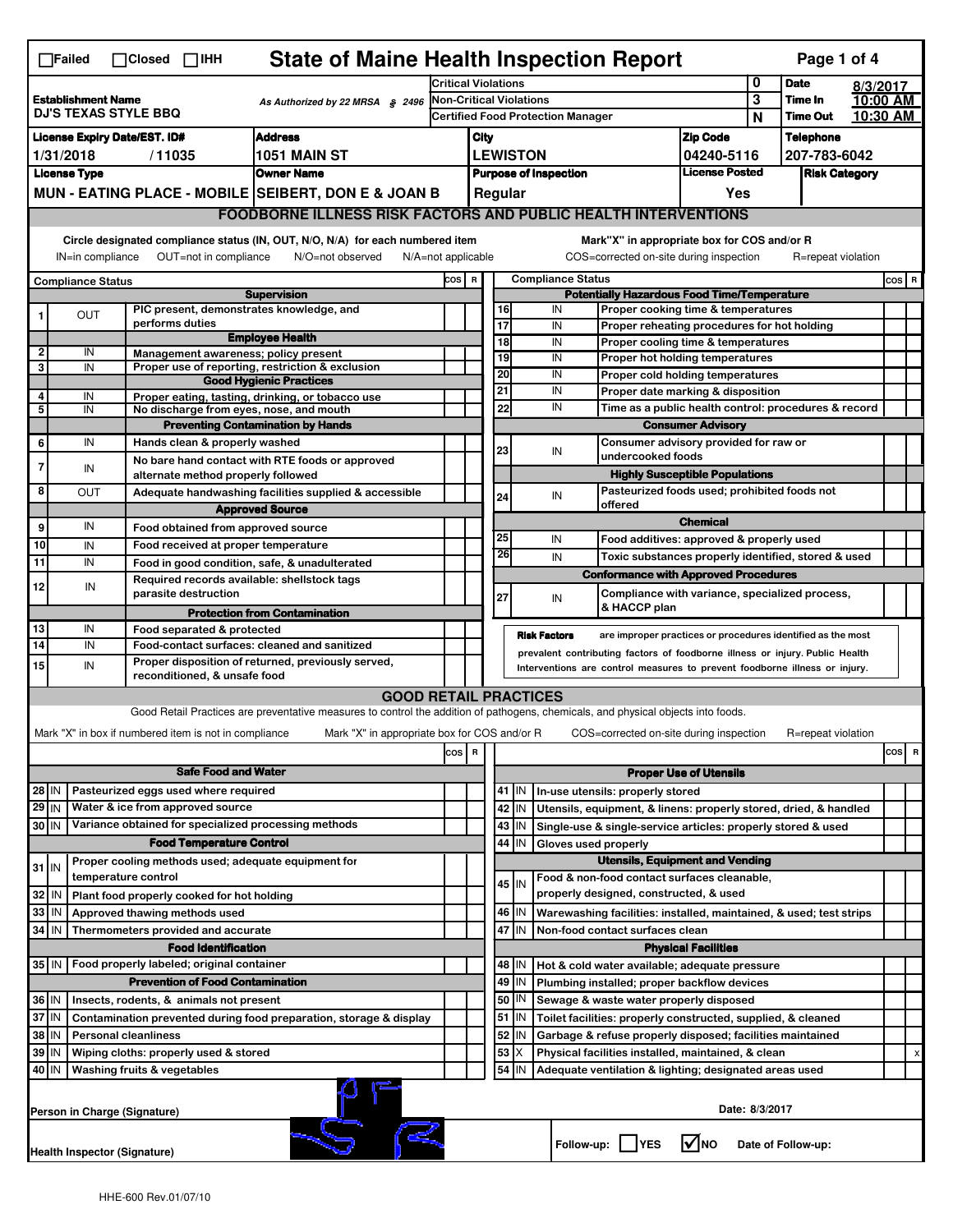| <b>State of Maine Health Inspection Report</b><br>Page 2 of 4 |                                       |      |                                 |                  |                               |                                  |  |  |  |  |  |
|---------------------------------------------------------------|---------------------------------------|------|---------------------------------|------------------|-------------------------------|----------------------------------|--|--|--|--|--|
| <b>Establishment Name</b><br><b>DJ'S TEXAS STYLE BBQ</b>      |                                       |      | As Authorized by 22 MRSA        | 8/3/2017<br>Date |                               |                                  |  |  |  |  |  |
| <b>License Expiry Date/EST. ID#</b><br>1/31/2018<br>/11035    | <b>Address</b><br><b>1051 MAIN ST</b> |      | City / State<br><b>LEWISTON</b> | / ME             | <b>Zip Code</b><br>04240-5116 | <b>Telephone</b><br>207-783-6042 |  |  |  |  |  |
| <b>Temperature Observations</b>                               |                                       |      |                                 |                  |                               |                                  |  |  |  |  |  |
| Location                                                      | Temperature                           |      |                                 | <b>Notes</b>     |                               |                                  |  |  |  |  |  |
| ho water                                                      | $110+$                                |      |                                 |                  |                               |                                  |  |  |  |  |  |
| cooler                                                        | 38                                    | meat |                                 |                  |                               |                                  |  |  |  |  |  |
| frig                                                          | 30                                    |      |                                 |                  |                               |                                  |  |  |  |  |  |

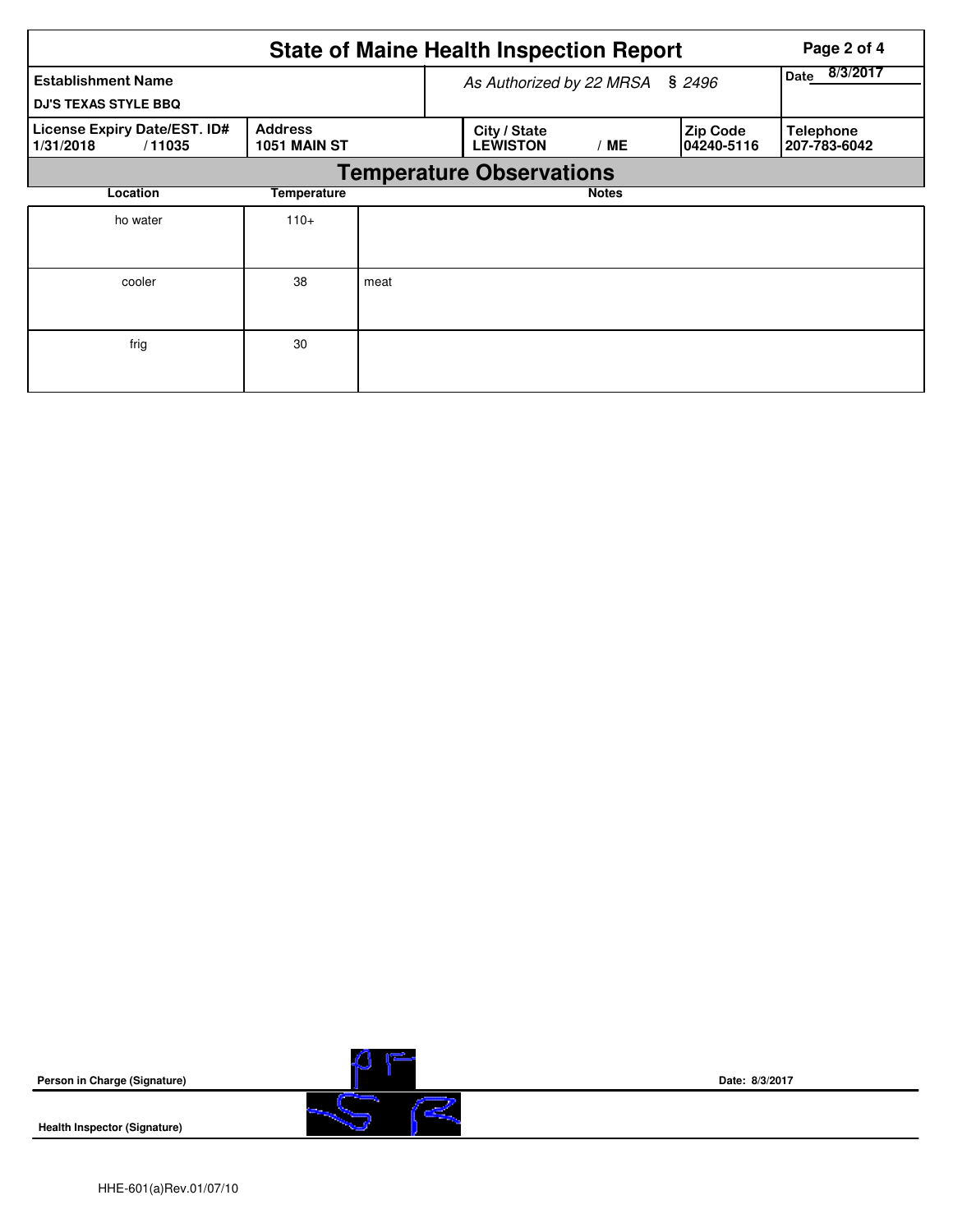|                                                                                          |                     | <b>State of Maine Health Inspection Report</b>                                                                                                     |           |                               | Page 3 of 4      |
|------------------------------------------------------------------------------------------|---------------------|----------------------------------------------------------------------------------------------------------------------------------------------------|-----------|-------------------------------|------------------|
| <b>Establishment Name</b><br><b>DJ'S TEXAS STYLE BBQ</b><br>License Expiry Date/EST. ID# | <b>Address</b>      |                                                                                                                                                    |           |                               | 8/3/2017<br>Date |
| 1/31/2018<br>/11035                                                                      | <b>1051 MAIN ST</b> | City / State<br><b>LEWISTON</b>                                                                                                                    | <b>ME</b> | <b>Zip Code</b><br>04240-5116 |                  |
|                                                                                          |                     | <b>Observations and Corrective Actions</b>                                                                                                         |           |                               |                  |
|                                                                                          |                     | Violations cited in this report must be corrected within the time frames below, or as stated in sections<br>8-405.11 and 8-406.11 of the Food Code |           |                               |                  |
| 1: 2-102.12: N: No Certified Food Protection Manager.                                    |                     |                                                                                                                                                    |           |                               |                  |

INSPECTOR NOTES: needed 90 days

8: 6-301.14: N: Hand wash signage not provided for employee hand sink or lavatory.

INSPECTOR NOTES: need handwashing sign

53: 6-101.11.(A): N: Indoor surfaces are not properly constructed as to be smooth, durable, and easily cleanable or constructed of nonabsorbent material in areas of moisture.

INSPECTOR NOTES: replace racked glass